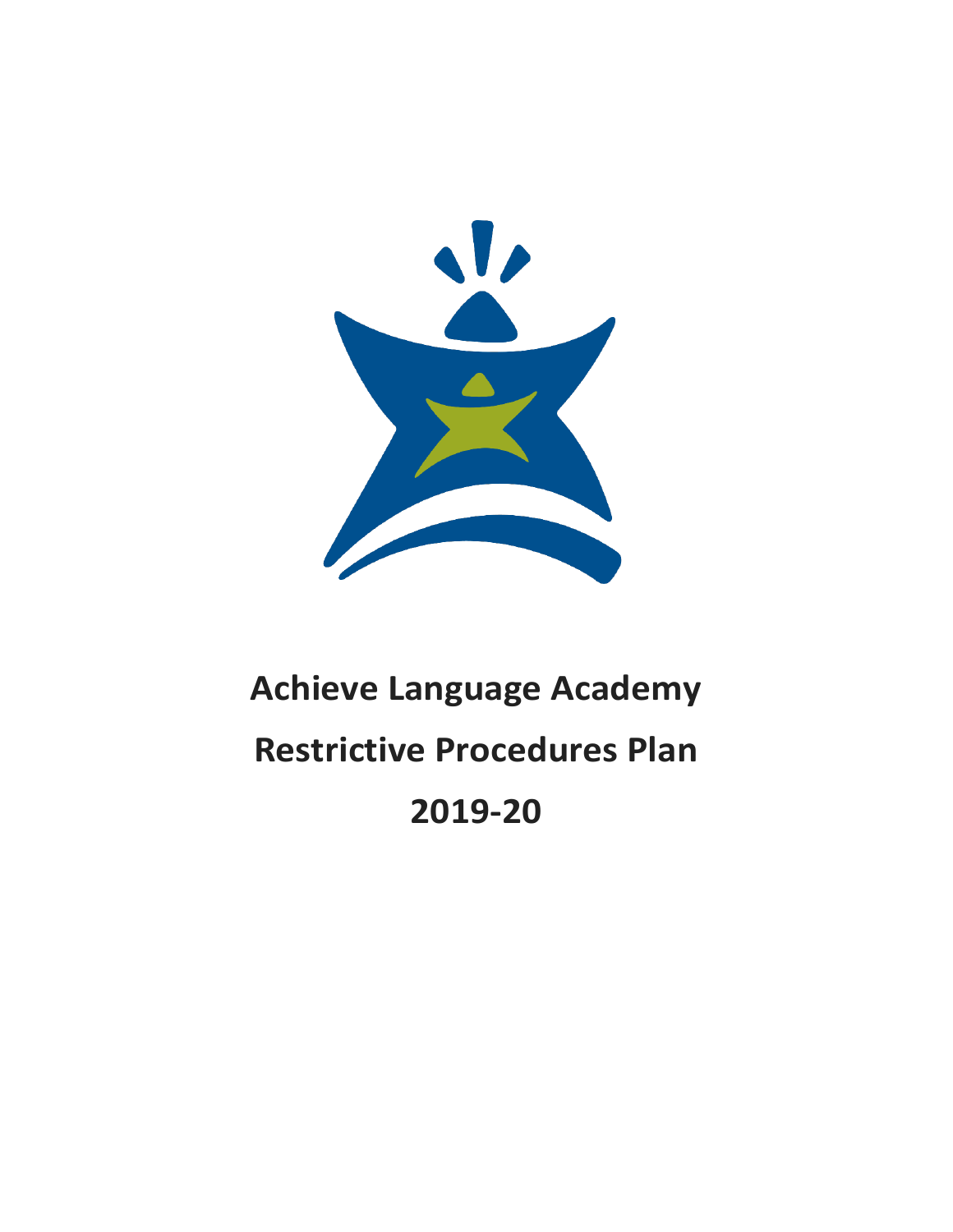## **Achieve Language Academy Restrictive Procedures Plan**

Schools that intend to use restrictive procedures are required to maintain and make publicly accessible in an electronic format on a school or district Web site or make a paper copy available upon request describing a restrictive procedures plan for children with disabilities.

This plan includes the restrictive procedures the school intends to use; how the school will implement a range of positive behavior strategies and provide links to mental health services; how the school will monitor and review the use of restrictive procedures, including conducting post-use debriefings and convening an oversight committee; and written description and documentation of the training staff completed.

Achieve Language Academy uses restrictive procedures only in response to behavior(s) that constitutes an emergency, even if written into a student's Individualized Education Plan (IEP) or Behavior Support Plan (BSP).

Restrictive procedures may be used only by a licensed special education teacher, school social worker, school psychologist, National Behavior Analyst Board certified behavior analyst, a person with a master's degree in behavior analysis, other licensed education professional, paraprofessional (MINN. STAT. 120B363 (2016)), or mental health professional (MINN. STAT. 245.4871 Subd. 27 (2016)), who has completed the training outlined in this plan.

# *Definitions from Minnesota Statute 125A.0941*

**Restrictive procedures**: the use of physical holding or seclusion in an emergency. Restrictive procedures must not be used to punish or otherwise discipline a child.

**Emergency**: a situation where immediate intervention is needed to protect a child or other individual from physical injury. Emergency does not mean circumstances such as: a child who does not respond to a task or request and instead places his or her head on a desk or hides under a desk or table; a child who does not respond to a staff person's request unless failing to respond would result in physical injury to the child or other individual; or an emergency incident has already occurred and no threat of physical injury currently exists.

**Physical holding**: physical intervention intended to hold a child immobile or limit a child's movement, where body contact is the only source of physical restraint, and where immobilization is used to effectively gain control of a child in order to protect a child or other individual from physical injury. The term physical holding does not mean physical contact that:

- 1. helps a child respond or complete a task;
- 2. assists a child without restricting the child's movement;
- 3. is needed to administer an authorized health-related service or procedures; or
- 4. is needed to physically escort a child when the child does not resist or the child's resistance is minimal.

**Seclusion**: means confining a child alone in a room from which egress in barred. Egress may be barred by an adult locking or closing the door in the room or preventing the child from leaving the room. Removing a child from an activity to a location where the child cannot participate in or observe the activity is not seclusion.

**Mechanical restraint:** the use of devices to limit a student's movement or hold a student immobile. The term does not mean mechanical restraints used to:

- 1. treat a student's medical needs;
- 2. protect a student known to be at risk of injury resulting from lack of coordination or frequent loss of consciousness; or
- 3. position a student with physical disabilities in a manner specified in the student's plan of care.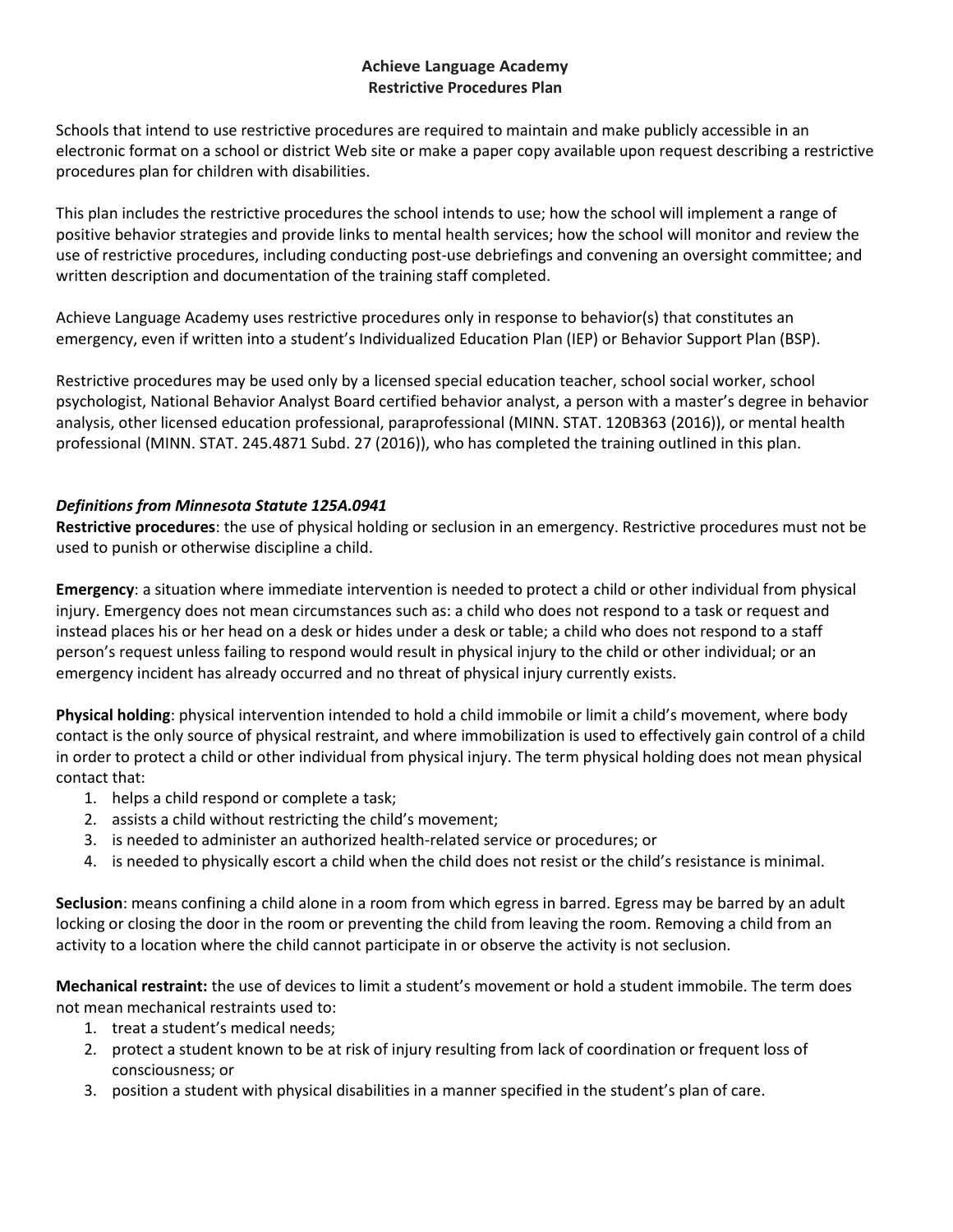**Positive behavioral interventions and supports**: means interventions and strategies to improve the school environment and teach children the skills to behave appropriately.

**Prone restraint**: means placing a child in a face down position.

**Functional behavioral assessment (FBA)**: means a process for gathering information to maximize the efficiency of behavioral supports. FBA includes a description of problem behaviors and the identification of events, times, and situations that predict the occurrence and nonoccurrence of the behavior. An FBA also identifies the antecedents, consequences, and reinforcers that maintain the behavior, the possible functions of the behavior, and possible positive alternative behaviors. An FBA includes a variety of data collection methods and sources that facilitate the development of hypotheses and summary statements regarding behavioral patterns.

Prior to using any restrictive procedure, the IEP team must conduct a FBA. The team must also document that it has ruled out any other treatable cause for the behavior, for example, a medical or health condition, for the interfering behavior. (MINN. R. 3525.0210 (2016))

#### *Description and Documentation of Staff Training*

Staff who design and use behavioral interventions will complete training in the use of positive feedback and strategies as well as restrictive procedures.

Achieve Language Academy staff members are initially certified through the Crisis Prevention Intervention program (CPI) and receive annual refreshers through the CPI program.

CPI addresses the state requirements for a restrictive procedure training program which includes training on:

- positive behavioral interventions
- communicative intent of behaviors
- relationship building
- alternatives to restrictive procedures, including techniques to identify events and environmental factors that may escalate behavior
- de-escalation methods
- standards for using restrictive procedures only in an emergency
- obtaining emergency medical assistance
- the physiological and psychological impact of physical holding and seclusion
- monitoring and responding to a child's physical signs of distress when physical holding is being used
- recognizing the symptoms of and interventions that may cause positional asphyxia when physical holding is used
- district policies and procedures for timely reporting and documenting each incident involving the use of a restrictive procedure
- school-wide programs on positive behavior strategies

A database of CPI trained staff is kept on file electronically.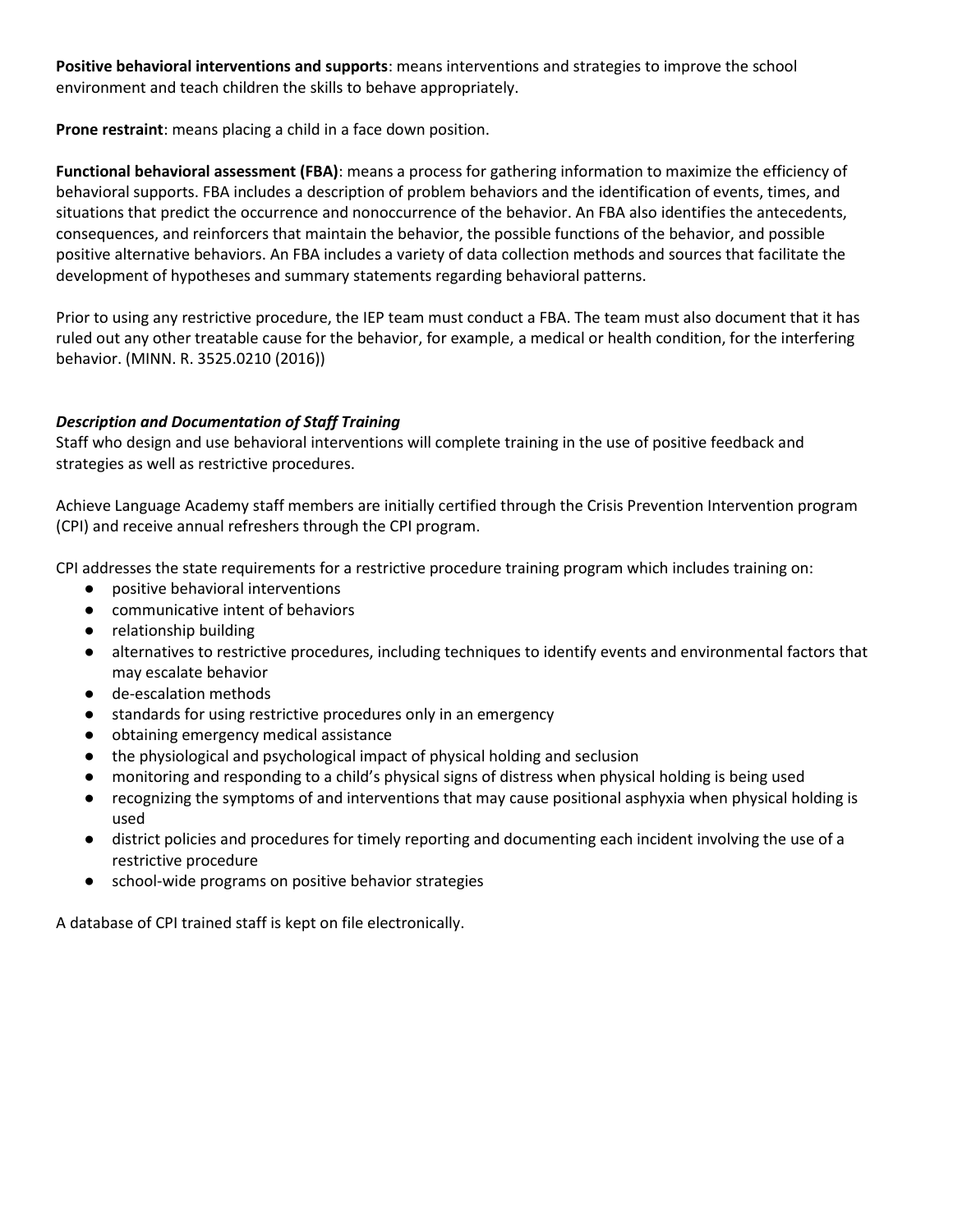# *Physical Holding, Seclusion and Prohibited Procedures*

# Physical Holding

Physical holding as defined above, may only be used in an emergency as defined above. A program that uses physical holding shall meet the following requirements:

- 1. it is the least intrusive intervention that effectively responds to the emergency;
- 2. physical holding is not used to discipline a noncompliant child;
- 3. physical holding ends when the threat of harm ends and the staff determines the child can safely return to the classroom or activity;
- 4. staff directly observes the child while physical holding is being used;
- 5. each time physical holding is used, the staff person who implements or oversees the physical holding documents, as soon as possible after the incident concludes, the following information:
	- a. a description of the incident that led to the physical holding;
	- b. why a less restrictive measure failed or was determined by staff to be inappropriate or impractical;
	- c. the time the physical holding began and the time the child was released; and a brief record of the child's behavioral and physical status

Achieve Language Academy uses the following types of CPI physical holds:

- Standing Position Hold
- Team Children's Control Hold
- Team Control Transport Hold

#### **Seclusion**

Achieve Language Academy does not utilize seclusion.

# Prohibited Procedures

The following actions or procedures are considered prohibited by Minnesota Statute. Prohibited actions or procedures will not be used on student:

- 1. engaging in conduct prohibited under Minnesota Statute 121A.58;
- 2. requiring a child to assume and maintain a specified physical position, activity, or posture that induces physical pain;
- 3. totally or partially restricting a child's senses as punishment;
- 4. presenting an intense sound, light, or other sensory stimuli using smell, taste, substance, or spray as punishment;
- 5. denying or restricting a child's access to equipment and devices such as walkers, wheelchairs, hearing aids, and communication boards that facilitate the child's functioning, except when temporarily removing the equipment or device is needed to prevent injury to the child or others or serious damage to the equipment or device, in which case the equipment or device shall be returned to the child as soon as possible;
- 6. interacting with a child in a manner that constitutes sexual abuse, neglect, or physical abuse under Minnesota Statute 626.556;
- 7. withholding regularly scheduled meals or water;
- 8. denying access to bathroom facilities; and
- 9. physical holding that restricts or impairs a child's ability to breathe, restricts or impairs a child's ability to communicate distress, places pressure or weight on a child's head, throat, neck, chest, lungs, sternum, diaphragm, back, or abdomen, or results in straddling a child's torso.

Nothing in this section precludes the use of reasonable force under Minnesota Statutes 121A.582; 609.06 subdivision 1; and 609.379.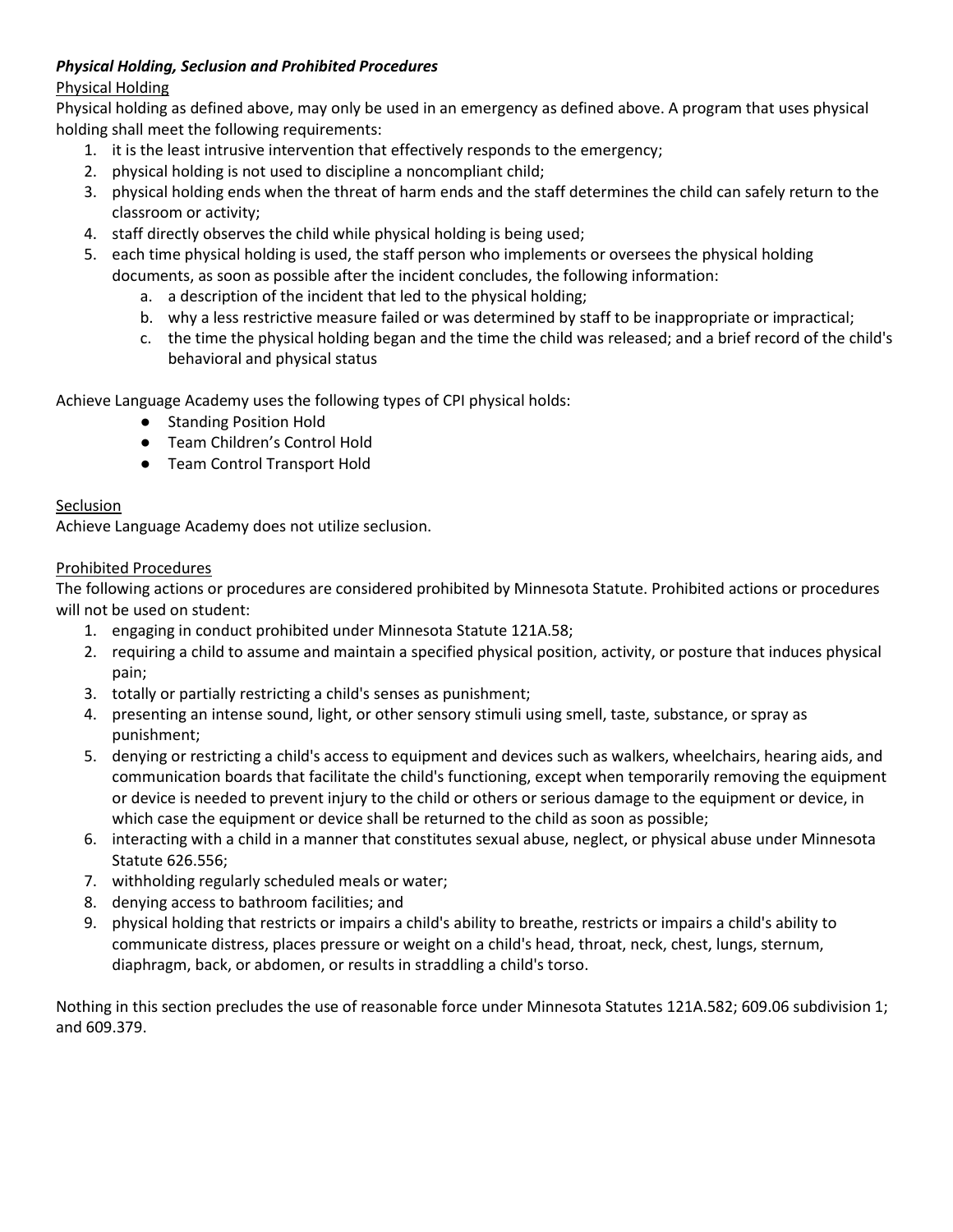## *Monitoring the Use of Restrictive Procedures*

Achieve Language Academy's Special Education Coordinator will monitor the use of restrictive procedures through their direct and frequent contact with service providers. Service providers must document the use of restrictive procedures and submit this documentation to coordinators within 24 hours of completion.

Achieve Language Academy will make reasonable efforts to notify the parent on the same day a restrictive procedure is used on the child, or if the school is unable to provide same-day notice, notice will be sent within two days by written or electronic means or as otherwise indicated by the child's parent.

Post-use debriefing meetings will be held to review the required documentation:

- 1. a description of the incident that led to the physical hold or seclusion;
- 2. why a less restrictive measure failed or was determined by the staff to be inappropriate or impractical;
- 3. the time the physical holding or seclusion began and the time the child was released; and
- 4. a brief record of the child's behavioral and physical status.

#### IEP Team Response to the Use of Restrictive Procedures

When a restrictive procedure is used, staff must notify the parent/guardian on the same day, or if the school is unable to provide same-day notice, notice must be sent within two days by written or electronic means or as otherwise indicated by the child's parent/guardian. The IEP or BSP must indicate how the parent/guardian wants to be notified when a restrictive procedure has been used.

- 1. Document the parent/guardian notification in the student's communication log.
- 2. The Restrictive procedures form must be completed within 24 hours of the incident.
- 3. Team must convene within 48 hours for a debriefing of the incident. Members of the debriefing meeting include: any individuals involved in the situation, a licensed staff member, and a neutral party. The neutral party must facilitate the debriefing meeting.
- 4. The completed Restrictive Procedure Form and Restrictive Procedure Debriefing Form will be uploaded by district staff and can be found in the special education due process forms system under "History".

The IEP Team will meet within ten (10) calendar days after a district staff use restrictive procedures on two separate school days within thirty (30) calendar days or a pattern of use emerges and the child's Individualized Education Plan (IEP) or behavior support plan (BSP) does not provide for using restrictive procedures in an emergency, or at the request of the parent.

The IEP team will conduct or review a functional behavior analysis, review data, consider developing additional or revised positive behavioral interventions and supports, consider actions to reduce the use of restrictive procedures, and modify the IEP or BSP as appropriate. At this meeting the IEP team must review any known medical or psychological limitations that contraindicate the use of restrictive procedure, consider whether to prohibit that restrictive procedure, and document any prohibition in the IEP or BSP.

The IEP team must review the use of restrictive procedures at the student's annual IEP meeting when the student's IEP provides for using restrictive procedures in an emergency. The IEP or behavioral intervention plan shall indicate how the parent wants to be notified when a restrictive procedure is used.

If the IEP team determines that existing interventions and supports are ineffective in reducing the use of restrictive procedures or the district uses restrictive procedures on a child on ten or more school days during the same school year, the team, as appropriate, either must consult with other professionals working with the child; consult with experts in behavior analysis, mental health, communication, or autism; consult with culturally competent professionals; review existing evaluations, resources, and successful strategies; or consider whether to reevaluate the child.